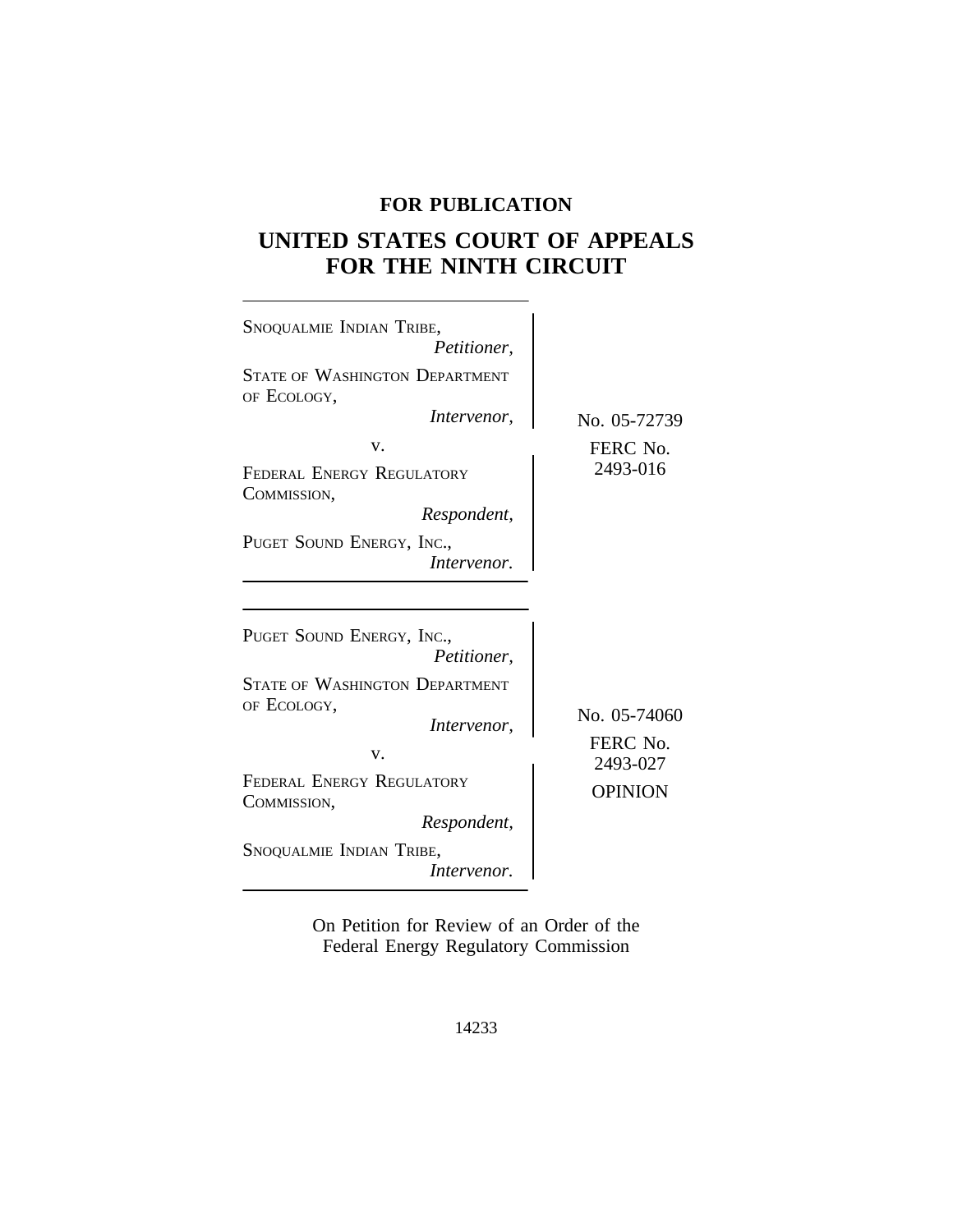Argued February 8, 2007 Submitted September 30, 2008 Seattle, Washington

Filed October 7, 2008

Before: Raymond C. Fisher and Richard C. Tallman, Circuit Judges, and David A. Ezra,\* District Judge.

Opinion by Judge Tallman

<sup>\*</sup>The Honorable David A. Ezra, United States District Judge for the District of Hawaii, sitting by designation.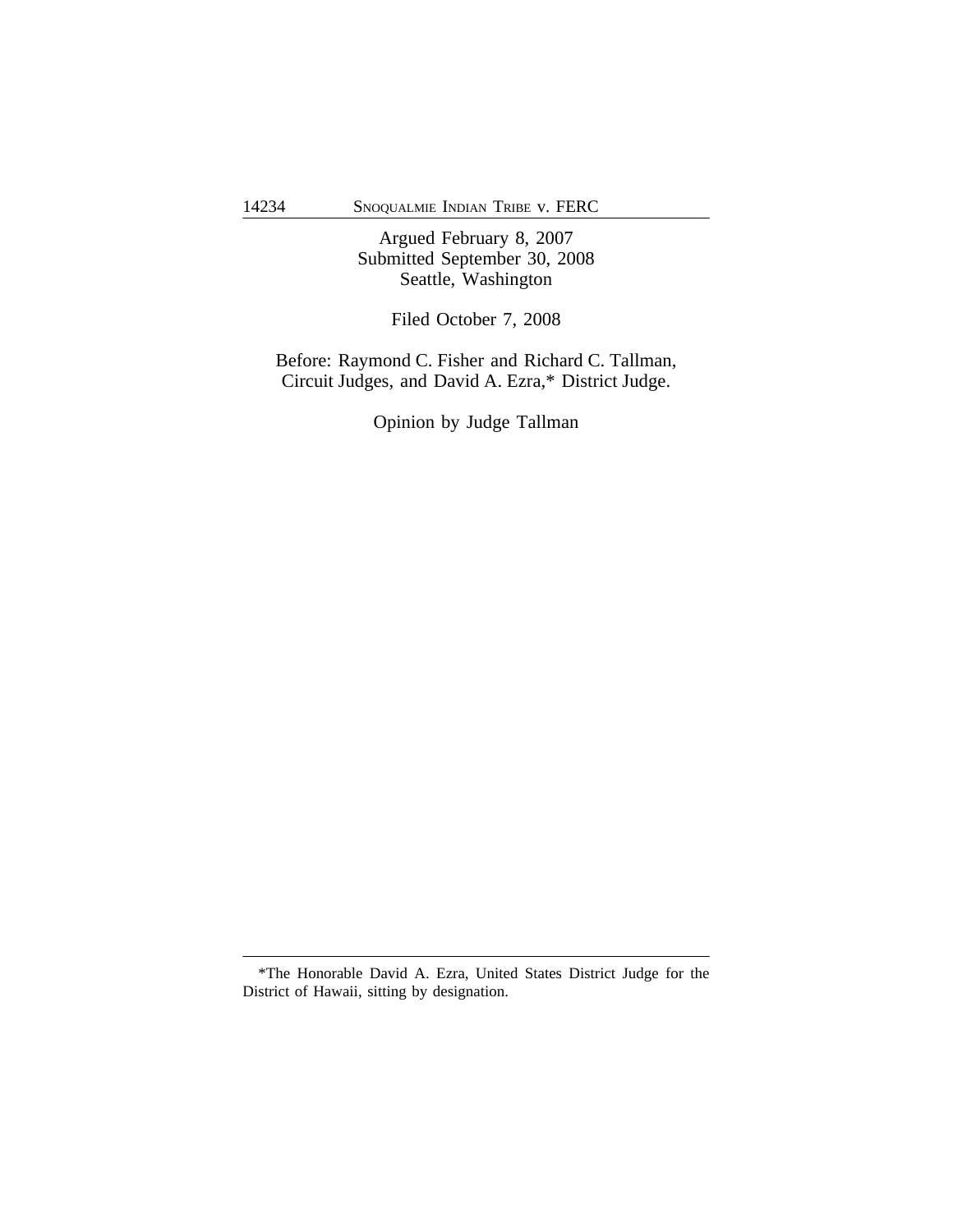## **COUNSEL**

Andrea Rodgers, Charles M. Tebbutt, Western Environmental Law Center, Eugene, Oregon, for petitioner Snoqualmie Indian Tribe.

Mark W. Schneider, Markham A. Quehrn, and Kristine R. Wilson, Perkins Coie LLP, Bellevue, Washington, for petitioner/intervenor Puget Sound Energy, Inc.

John S. Moot, Robert H. Solomon, Michael E. Kaufmann, Washington, D.C., for respondent Federal Energy Regulatory Commission.

Rob McKenna, Joan M. Marchioro, Olympia, Washington, for intervenor Washington Department of Ecology.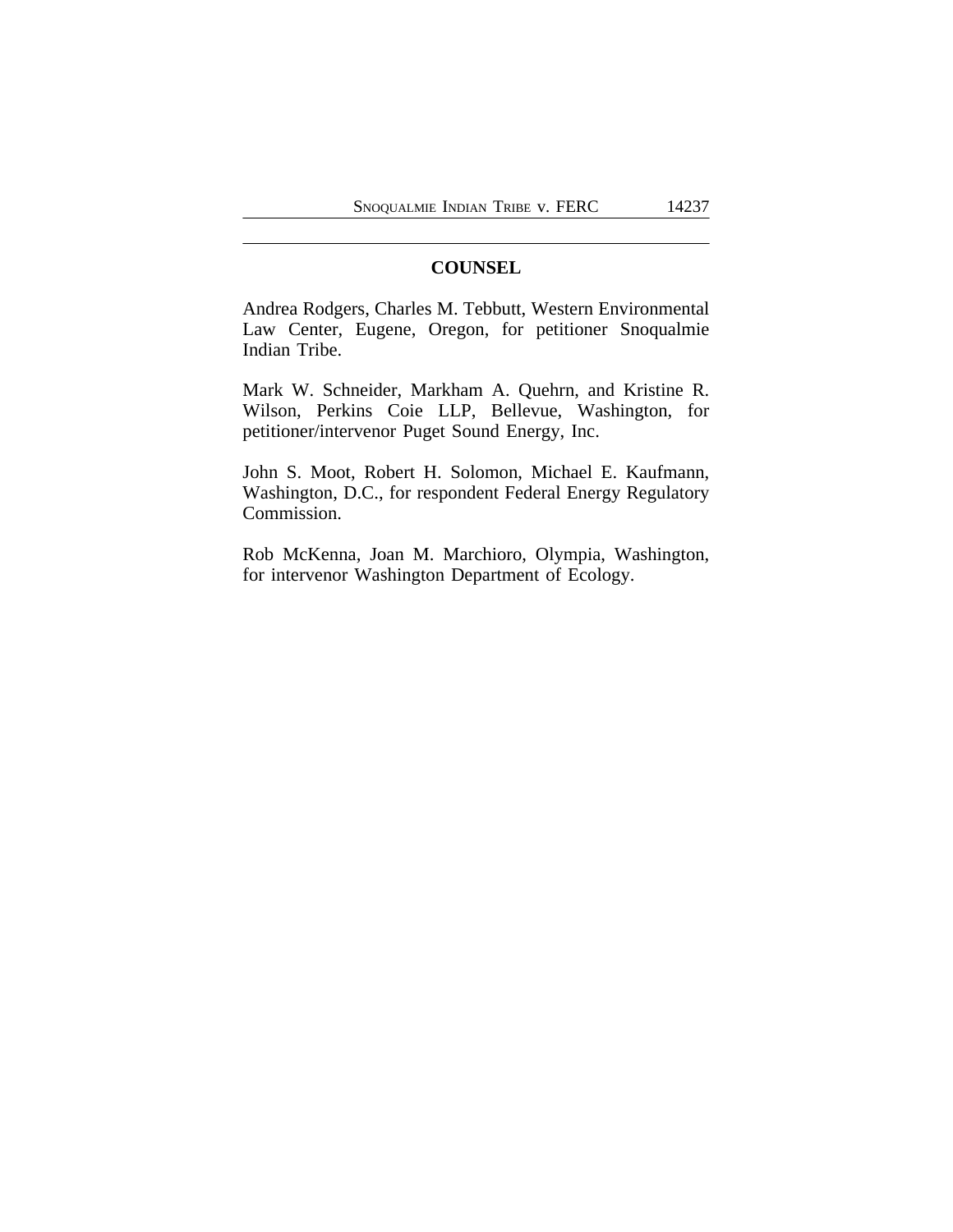Michael W. Gendler, Gendler & Mann LLP, Seattle, Washington, for amici curiae Washington Association of Churches, the Church Council of Greater Seattle, and the Lutheran Public Policy Office of Washington State.

Harold S. Shepherd, Clinton, Colorado, for amicus curiae Center for Water Advocacy.

#### **OPINION**

TALLMAN, Circuit Judge:

The Snoqualmie Tribe petitions for review of a decision of the Federal Energy Regulatory Commission ("FERC") granting Puget Sound Energy, Inc. ("PSE") a license to operate for another forty years the Snoqualmie Falls Hydroelectric Project. The Tribe argues that FERC's relicensing decision violates the Religious Freedom Restoration Act ("RFRA") because FERC employed the wrong legal standard for reviewing claims under RFRA and because substantial evidence does not support FERC's conclusion that the relicensing decision does not substantially burden the Tribe's free exercise of religion. The Tribe also asserts that FERC failed to consult with the Tribe on a government-to-government basis in violation of the National Historic Preservation Act ("NHPA"). PSE cross-petitions for review of FERC's decision to impose water flow requirements that exceed those established in the Washington State Department of Ecology's ("Ecology") water quality certification ("WQC").

We have jurisdiction under 16 U.S.C. § 825*l*(b). After hearing argument in this appeal, we vacated submission pending publication of *Navajo Nation v. U.S. Forest Serv.*, No. 06- 15371, 535 F.3d 1058, slip op. 10033 (9th Cir. filed Aug. 8, 2008) (en banc). In reliance on that opinion, we now issue our decision in this case. We deny the petitions for review.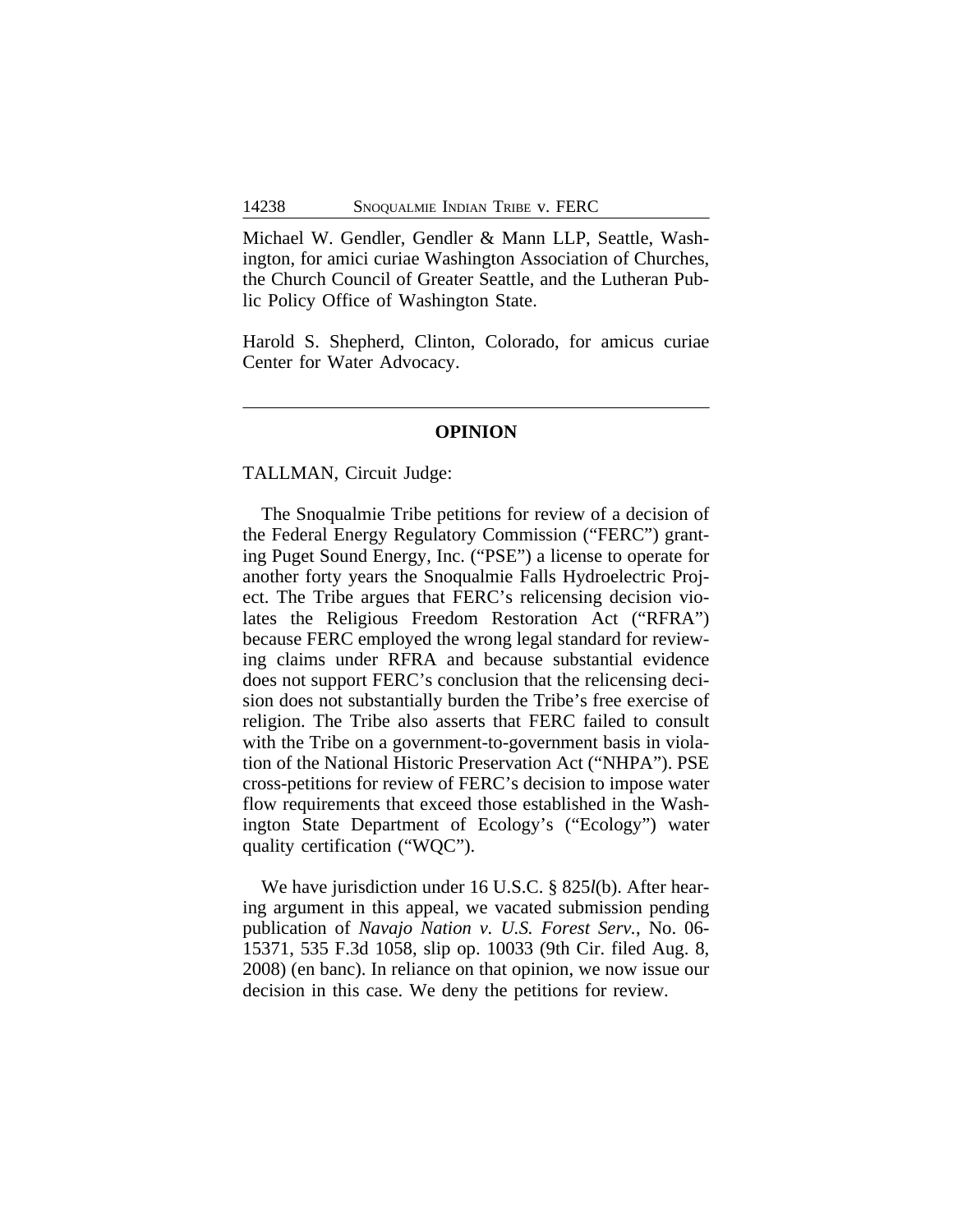First, substantial evidence supports FERC's finding that the relicensing decision does not substantially burden the Tribe's free exercise of religion. Second, we conclude that, although FERC employed the wrong standard for analyzing RFRA claims, this error was harmless because FERC's standard was more generous to plaintiffs than the standard we have now articulated in *Navajo Nation* and the Tribe has failed to demonstrate a substantial burden that would meet the *Navajo Nation* standard. Third, because the record for purposes of NHPA § 106 consultation closed in 1997—before the Tribe gained federal recognition in 1999—FERC was not obligated to consult with the Tribe on a government-to-government basis. Finally, FERC's amendment of the license order's minimum instream flow provisions did not conflict with the conditions in Ecology's WQC and was supported by substantial evidence.

I

Snoqualmie Falls is a 268-foot waterfall about thirty miles east of Seattle on the Snoqualmie River as it flows down from the Cascade Mountains. If the Snoqualmie River flowed freely over the Falls, water flows in years of normal rainfall would exceed 1000 cubic feet per second ("cfs") eighty percent of the time.

Puget Sound Power and Light, predecessor to PSE, constructed a hydroelectric power plant at the Falls in 1898. The Federal Power Commission issued a license for the project in 1975. *Puget Sound Power & Light Co.*, 53 F.P.C. 1657 (1975), 54 F.P.C. 157 (1975), 54 F.P.C. 599 (1975). The project consists of a low-level diversion dam located upstream from the Falls, an underground power plant, and an aboveground power plant downstream of the Falls, with a total generating capacity of 44.4 megawatts. Electricity produced by the project annually averages about 273,000 megawatt hours, depending upon rainfall. The 1975 license mandated that PSE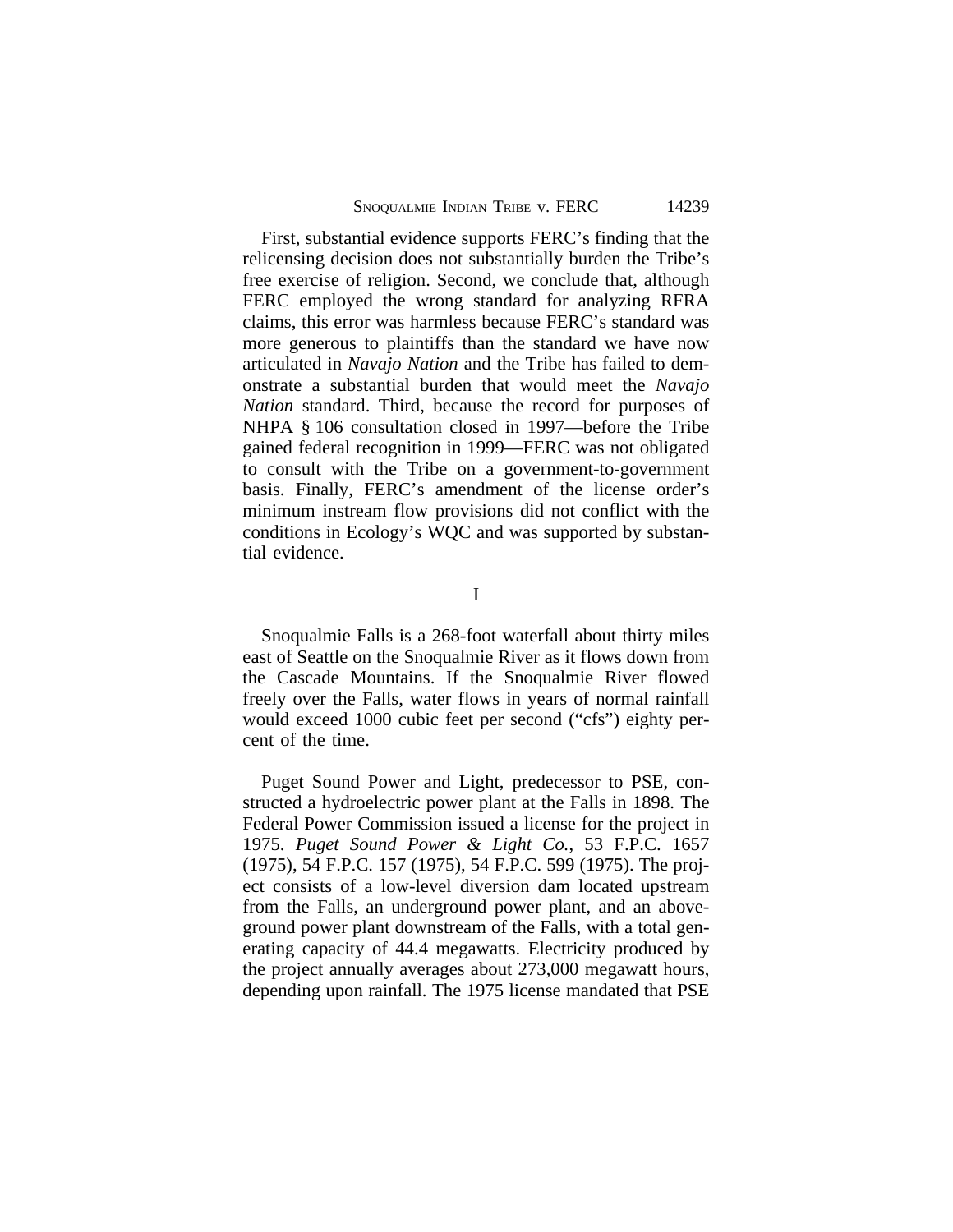maintain an instream flow of 100 cfs over the Falls during daylight hours.

The Falls is considered a sacred site by the few hundred enrolled members who today comprise the Snoqualmie Tribe. The Falls plays a central role in the Tribe's creation story and is an important location for its religious practices. The Tribe believes that the mist generated by the Falls connects the earth to the heavens and that a powerful water spirit lives in the plunge pool below the Falls. A 1993 article co-authored by anthropologist Kenneth Tollefson and sociologist Martin Abbott found that "[t]he Falls provides a place for contemporary Snoqualmie to gather to pray, to meditate, to worship, and to renew their contact with their ancestors and their spiritual powers." The Tribe performs religious ceremonies at the Falls, including "vision quests," often multi-day events in which individual tribal members seek spiritual contact through meditation, fasting, and bathing in the water below the Falls. The Falls has been designated as eligible for listing on the National Register of Historic Places as a Traditional Cultural Property.

On November 25, 1991, PSE filed an application with FERC for the relicensing of its hydroelectric project pursuant to the Federal Power Act, 16 U.S.C. §§ 791-828c. As required by the Clean Water Act, 33 U.S.C. §§ 1251-1387 ("CWA"), PSE also requested a WQC from the Department of Ecology. Ecology issued a WQC for the project on September 24, 2003. The WQC specified minimum water flows over the Falls, ramping rates, and water quality monitoring.

In evaluating PSE's license application, FERC considered several alternatives, including the proposed action (PSE's proposal to increase water diversion by an additional 1,500 cfs and to make major structural modifications), a minor upgrade (refurbishment of the existing project and a substantial increase in flows), and the Tribe's preferred alternative (decommissioning the entire project). FERC took the middle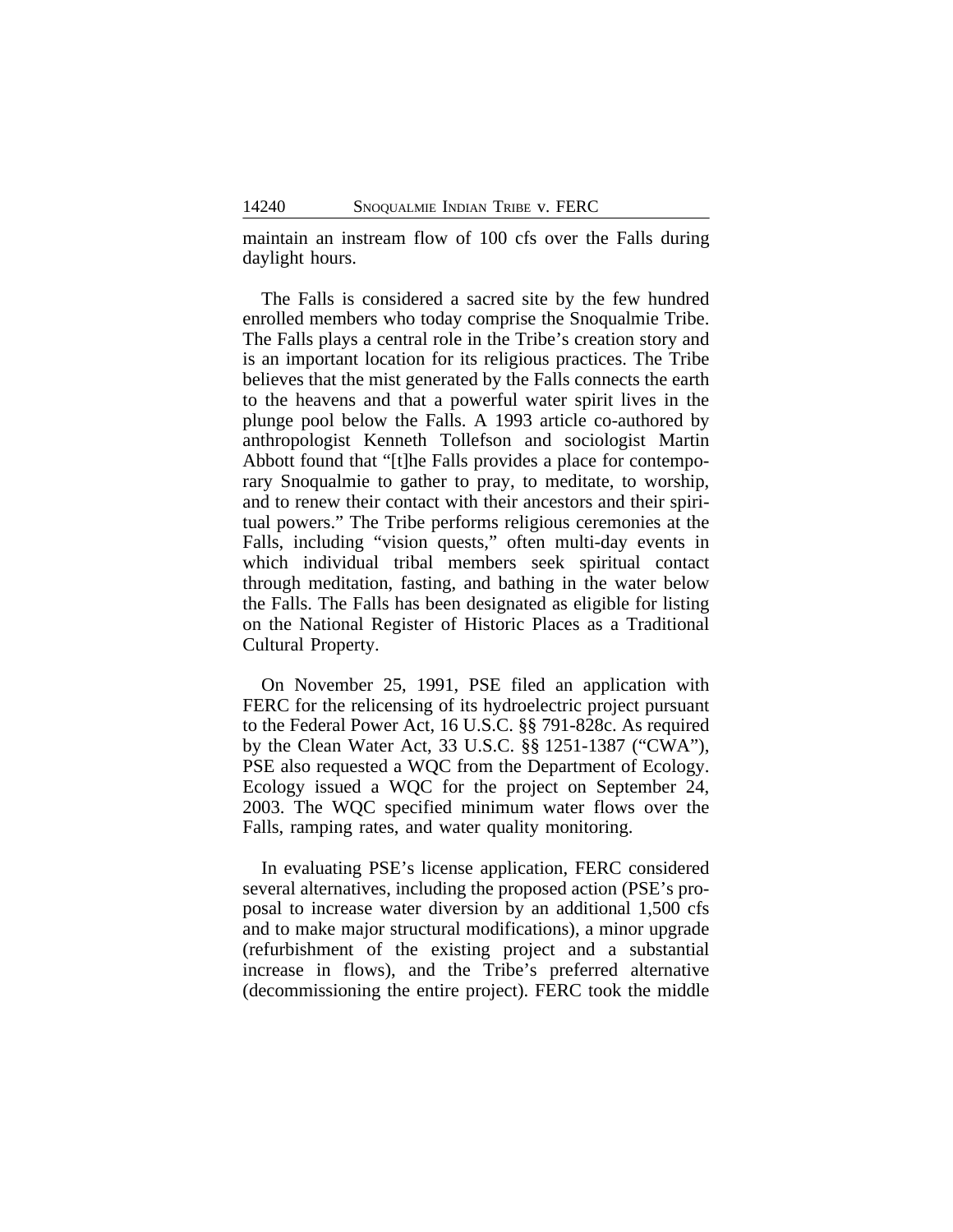ground and ultimately recommended and licensed the minor upgrade.

As part of the NHPA § 106 process, PSE prepared and submitted a Cultural Resources Mitigation and Management Plan ("Cultural Plan") and a Historical Resources Mitigation and Management Plan ("Historical Plan") on February 26, 1996. On December 19, 1996, FERC filed a letter requesting the Advisory Council on Historic Preservation to sign the Programmatic Agreement, which implemented these plans, and indicated that the requirements of § 106 had been satisfied. On January 22, 1997, the Advisory Council signed the Programmatic Agreement, thus closing the record for purposes of NHPA § 106. The Snoqualmie Tribe did not achieve federal recognition until October 6, 1999. *See* Final Determination To Acknowledge the Snoqualmie Tribal Organization, 62 Fed. Reg. 45,864 (Aug. 29, 1997).

On June 29, 2004, FERC issued an order relicensing the project (the "License Order"). As required by § 401 of the CWA, 33 U.S.C. § 1341(d), FERC made compliance with the WQC a condition of the license. In the License Order, FERC adopted the minimum water flows established in the WQC except for requiring greater water flows during Labor Day weekend. The resulting mandated minimum flows, as set forth in Article 21 and Appendix A, were as follows: May 16-31: 200 cfs at all times; June 1-30: 450 cfs at all times; July 1- August 31: 100 cfs during daytime and 25 cfs during nighttime (except weekends and holidays, which require 200 cfs at all times); September 1-May 15: 100 cfs during daytime and 25 cfs during nighttime (except Labor Day weekend, which requires 200 cfs during daytime).

On July 29, 2004, the Tribe filed a request for rehearing and stay of the License Order. On August 30, 2004, FERC temporarily granted rehearing for further consideration. On March 1, 2005, FERC issued an order partially granting and partially denying the Tribe's request and denying a stay (the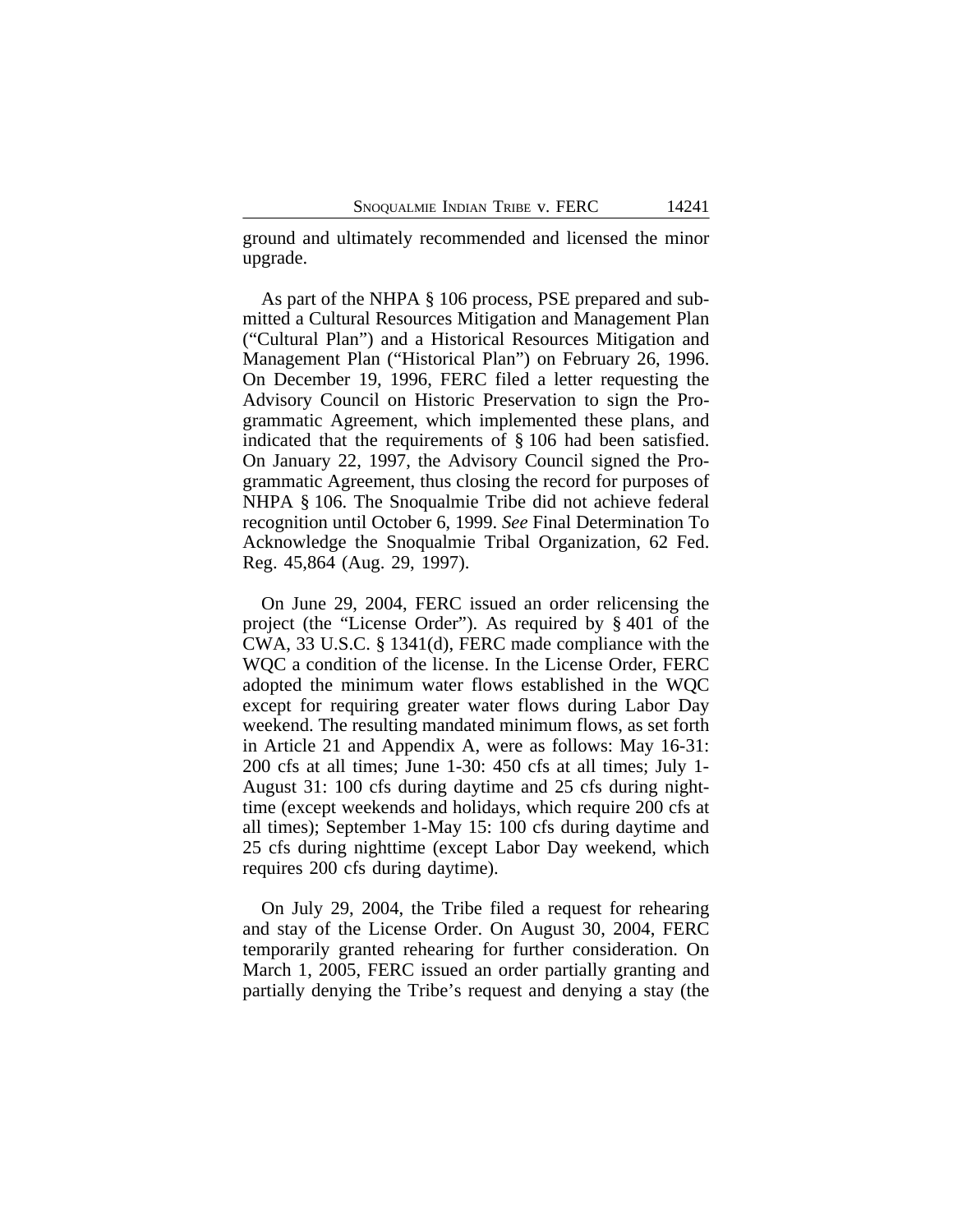"First Rehearing Order"). FERC revised Article 421 of the License to require 1000 cfs at all times during May and June, thus conforming the License to the higher minimum daytime flows recommended by FERC staff in the final Environmental Impact Statement ("EIS"). On April 28, 2005, the Tribe petitioned us to review the First Rehearing Order.

On March 31, 2005, PSE requested that FERC rehear the First Rehearing Order pursuant to 16 U.S.C. § 825*l*(a). On June 1, 2005, FERC issued an order denying PSE's request for rehearing (the "Second Rehearing Order"). On July 8, 2005, PSE petitioned for review of the Second Rehearing Order.

We granted PSE's and the Tribe's motions to intervene in the petition for review proceedings. The Washington Department of Ecology was also granted intervention. We granted the parties' joint motion to consolidate the proceedings. This consolidated appeal challenges the Licensing Order, First Rehearing Order, and Second Rehearing Order (collectively, the "relicensing decision").

#### II

Under the Administrative Procedure Act, agency decisions may be set aside only if "arbitrary, capricious, an abuse of discretion, or otherwise not in accordance with law." 5 U.S.C. § 706(2)(A); *United States v. Bean*, 537 U.S. 71, 77 (2002); *High Sierra Hikers Ass'n v. Blackwell*, 390 F.3d 630, 638 (9th Cir. 2004). An agency's decision can be upheld only on the basis of the reasoning in that decision. *Anaheim Mem'l Hosp. v. Shalala*, 130 F.3d 845, 849 (9th Cir. 1997). We may reverse under the arbitrary and capricious standard if the agency relied on factors that Congress did not intend it to consider, or offered an explanation for its decision that runs counter to the evidence or is so implausible that it could not be ascribed to a difference in view or the product of agency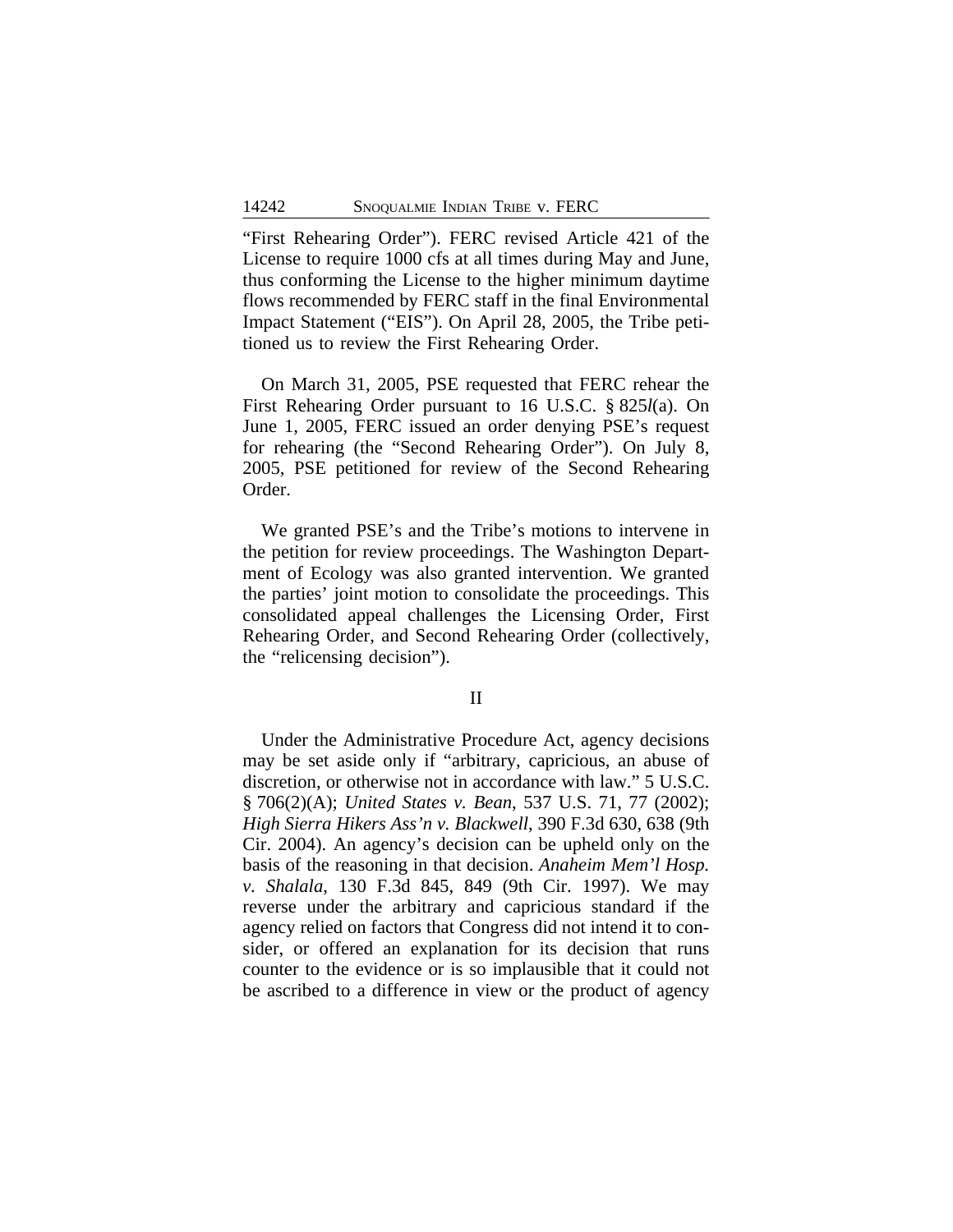expertise. *Sierra Club v. EPA*, 346 F.3d 955, 961 (9th Cir. 2003), *amended by* 352 F.3d 1186 (9th Cir. 2003).

Under the Federal Power Act, "[t]he finding of the Commission as to the facts, if supported by substantial evidence, shall be conclusive." 16 U.S.C. § 825*l*(b); *Pub. Utils. Comm'n of Cal. v. FERC*, 462 F.3d 1027, 1045 (9th Cir. 2006). Substantial evidence "means such relevant evidence as a reasonable mind might accept as adequate to support a conclusion." *Bear Lake Watch, Inc. v. FERC*, 324 F.3d 1071, 1076 (9th Cir. 2003) (quoting *Eichler v. SEC*, 757 F.2d 1066, 1069 (9th Cir. 1985)). If the evidence is susceptible to more than one rational interpretation, the court may not substitute its judgment for that of the agency. *See id*. Where, as here, "a court reviews an agency action 'involv[ing] primarily issues of fact,' and where 'analysis of the relevant documents requires a high level of technical expertise,' we must 'defer to the informed discretion of the responsible federal agencies.'" *Sierra Club*, 346 F.3d at 961 (quoting *Marsh v. Or. Natural Res. Council*, 490 U.S. 360, 377 (1989)); *see also Lands Council v. McNair*, 537 F.3d 981, 993 (9th Cir. 2008).

An agency's interpretation or application of a statute is a question of law reviewed *de novo*. *Schneider v. Chertoff*, 450 F.3d 944, 952 (9th Cir. 2006). When a statute is silent or ambiguous on a particular point, the court may defer to the agency's interpretation if based on a permissible construction of the statute. *See Chevron U.S.A., Inc. v. Natural Res. Def. Council, Inc.*, 467 U.S. 837, 843 (1984); *Espejo v. INS*, 311 F.3d 976, 978 (9th Cir. 2002).

#### III

**[1]** RFRA provides that the government "shall not substantially burden a person's exercise of religion even if the burden results from a rule of general applicability" unless the government "demonstrates that application of the burden to the person (1) is in furtherance of a compelling governmental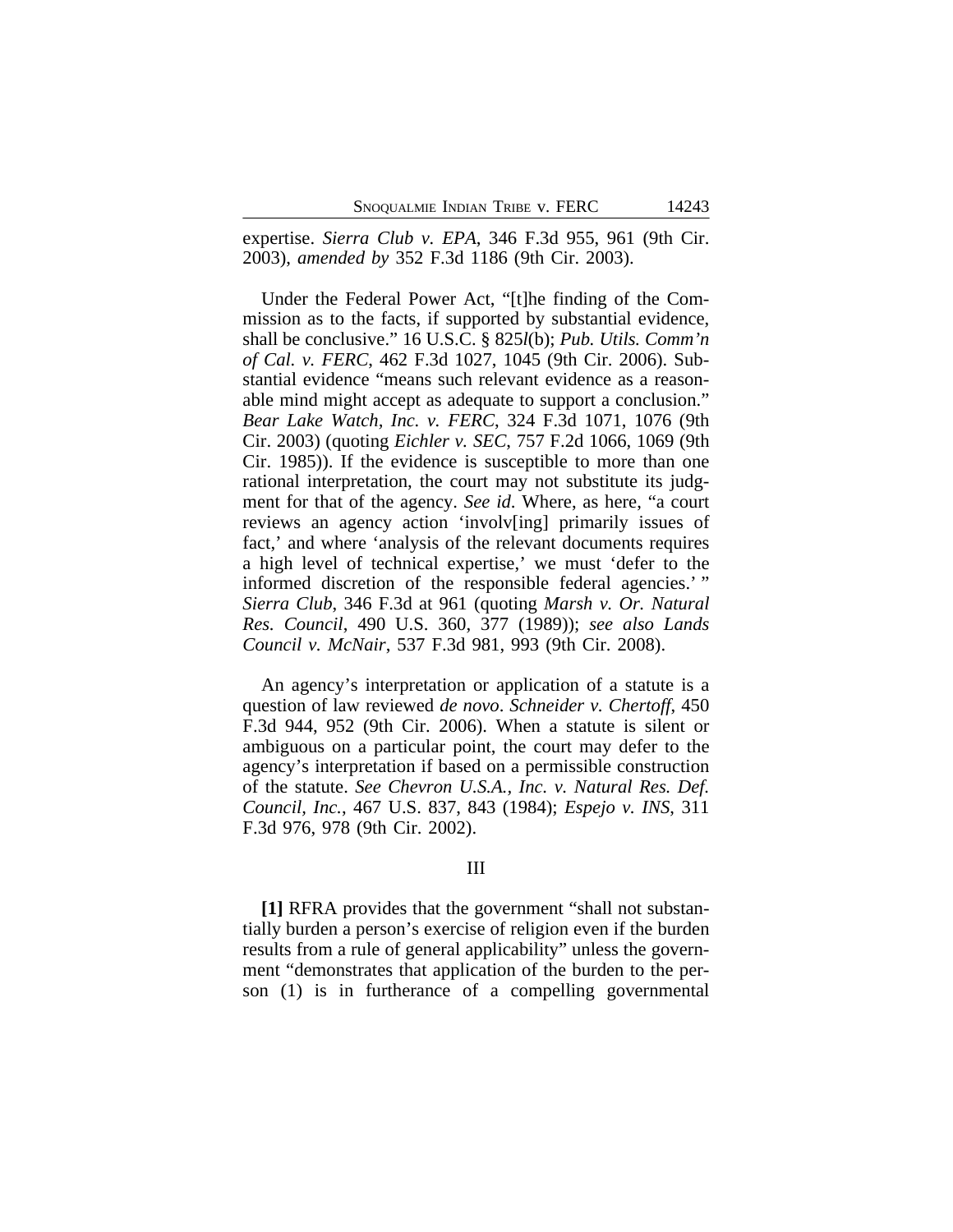interest; and (2) is the least restrictive means of furthering that compelling governmental interest." 42 U.S.C. § 2000bb-1(a)- (b). This statute was Congress's response to a First Amendment decision of the Supreme Court that, in Congress's view, "virtually eliminated the requirement that the government justify burdens on religious exercise imposed by laws neutral toward religion." *Id*. § 2000bb(a)(4). RFRA restores the compelling interest test set forth in *Sherbert v. Verner*, 374 U.S. 398 (1963), and *Wisconsin v. Yoder*, 406 U.S. 205 (1972), and "guarantee[s] its application in all cases where free exercise of religion is substantially burdened." 42 U.S.C. § 2000bb(b)(1); *see also Navajo Nation*, 535 F.3d at \_\_ , slip op. at 10051.

The Tribe contends that FERC violated RFRA by employing the wrong definition of substantial burden when issuing the First Rehearing Order and License Order.**<sup>1</sup>** The Tribe also argues that FERC's ultimate conclusion that the hydroelectric project does not substantially burden the Tribe's religious exercise is not supported by substantial evidence because the continued operation of the hydroelectric project prevents the Tribe from having necessary religious experiences in three ways: its operation deprives the Tribe of access to the Falls for vision quests and other religious experiences, eliminates the mist necessary for the Tribe's religious experiences, and alters the ancient sacred cycle of water flowing over the Falls.

**<sup>1</sup>**The Tribe and Amici also argue that FERC conflated the requirements of the Free Exercise Clause of the First Amendment with those of RFRA through its reliance on *Lyng v. Northwest Indian Cemetery Protective Association*, 485 U.S. 439 (1988). But, in its License Order, FERC only cited to *Lyng* in a footnote immediately following a sentence solely addressing the Tribe's First Amendment claim. Similarly, in the First Rehearing Order, FERC addressed *Lyng* only in the context of the Tribe's First Amendment claim. Because the Tribe did not raise a First Amendment challenge before us, we need not assess FERC's application of the First Amendment or, within that context, *Lyng*. *See Guam v. Guerrero*, 290 F.3d 1210, 1215-19, 1222-23 (9th Cir. 2002) (differentiating between protection afforded by, and standards under, the Free Exercise Clause of the First Amendment and RFRA).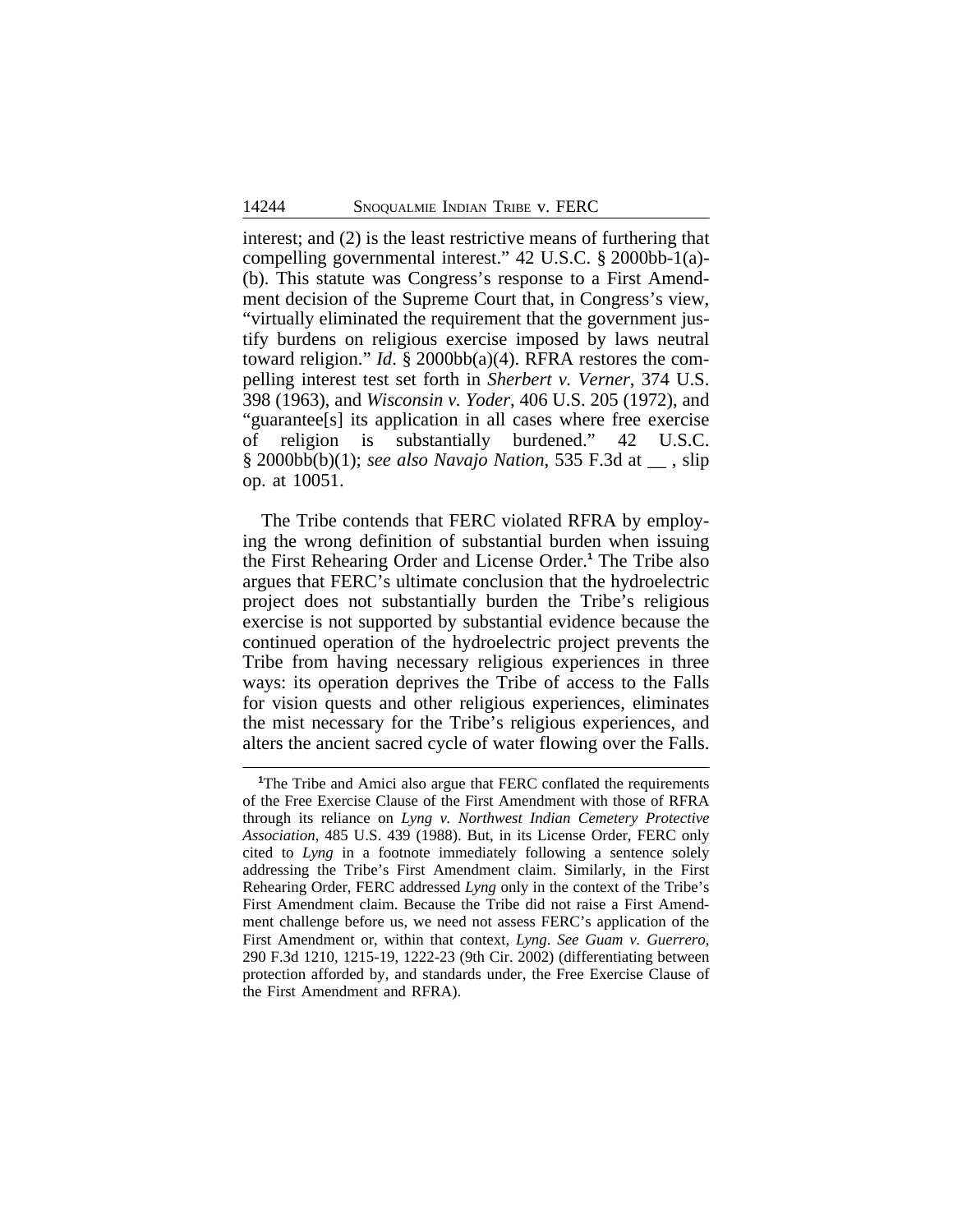In our recent en banc decision in *Navajo Nation*, we reconsidered what constitutes a substantial burden under RFRA, adopting a narrower definition of that term than we had in prior decisions. There, the plaintiff tribe challenged the federal government's approval of the use for skiing of artificial snow containing recycled wastewater of which 0.0001% was comprised of human waste. The tribe asserted that use of the artificial snow on a mountain it considered sacred "desecrates the entire mountain, deprecates [its] religious ceremonies, and injures [its] religious sensibilities." 535 F.3d at \_\_\_, slip op. at 10040.

**[2]** We disagreed. Central to resolution of that case was whether use of the recycled wastewater imposed a substantial burden on the plaintiff tribe's exercise of its religion. We reiterated congressional intent to "restore the compelling interest test as set forth in *Sherbert v. Verner*, 374 U.S. 398 (1963)[,] and *Wisconsin v. Yoder*, 406 U.S. 205 (1972)[,] and to guarantee its application in all cases where free exercise of religion is substantially burdened." *Navajo Nation*, 535 F.3d at  $\_\_$ , slip op. at 10051 (quoting 42 U.S.C. § 2000bb(b)(1)). Plainly, Congress intended that for RFRA to apply, a government enactment first *burden* the exercise of religion and then do so *substantially*. We emphasized that "the government is not required to prove a compelling interest for its action or that its action involves the least restrictive means to achieve its purpose, *unless* the plaintiff first proves the government action substantially burdens his exercise of religion." *Id.* (emphasis added).

**[3]** The term "substantial burden," as used in RFRA, "expressly adopted and restored . . . *Sherbert*, *Yoder*, and federal court rulings," *Id.* at \_\_\_, slip op. at 10052, as "a workable test for striking sensible balances between religious liberty and competing governmental interests." *Id.* at \_\_\_, slip op. at 10051 (quoting 42 U.S.C. § 2000bb(a)(5)). These cases led us to conclude: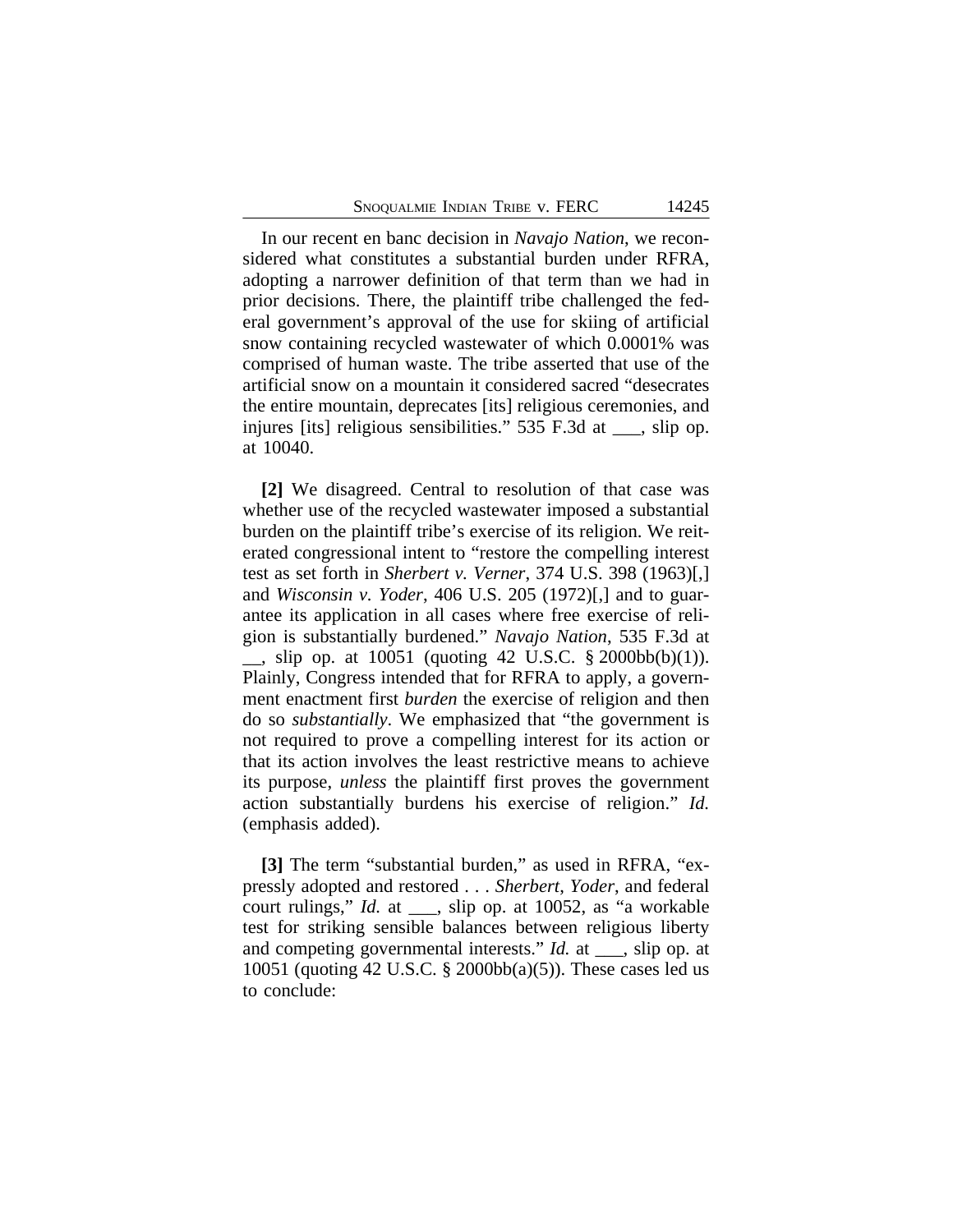Under RFRA, a "substantial burden" is imposed only when individuals are forced to choose between following the tenets of their religion and receiving a governmental benefit (*Sherbert*) or [are] coerced to act contrary to their religious beliefs by the threat of civil or criminal sanctions (*Yoder*).

*Id.* at \_\_\_, slip op. at 10053.

Thus, when "[a]pplying *Sherbert* and *Yoder*," we concluded "there is no 'substantial burden' on the [plaintiff tribe's] exercise of religion in this case." *Id.*

The use of recycled wastewater on a ski area that covers one percent of the Peaks does not force the Plaintiffs to choose between following the tenets of their religion and receiving a governmental benefit, as in *Sherbert*. The use of recycled wastewater to make artificial snow also does not coerce the Plaintiffs to act contrary to their religion under the threat of civil or criminal sanctions, as in *Yoder*. The Plaintiffs are not fined or penalized in any way for practicing their religion on the Peaks or on the Snowbowl. Quite the contrary: the Forest Service "has guaranteed that religious practitioners would still have access to the Snowbowl" and the rest of the Peaks for religious purposes.

The only effect of the proposed upgrades is on the Plaintiffs' subjective, emotional religious experience. That is, the presence of recycled wastewater on the Peaks is offensive to the Plaintiffs' religious sensibilities. To plaintiffs, it will spiritually desecrate a sacred mountain and will decrease the spiritual fulfillment they get from practicing their religion on the mountain. Nevertheless, under Supreme Court precedent, the diminishment of spiritual fulfillment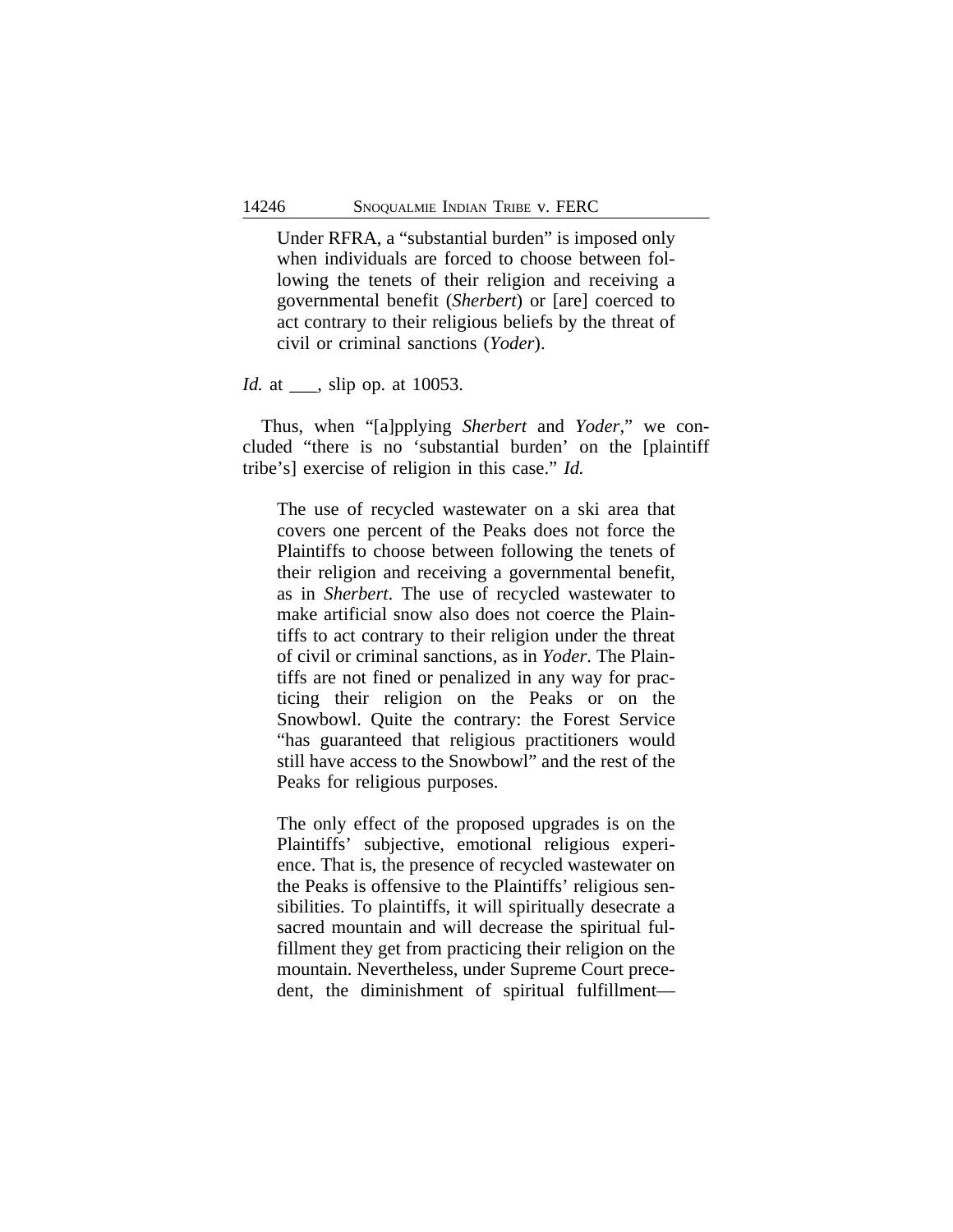serious though it may be—is not a "substantial burden" on the free exercise of religion.

*Id.* at \_\_\_, slip op. at 10053-54 (internal citation omitted).

**[4]** *Navajo Nation* is dispositive here. The Tribe's arguments that the dam interferes with the ability of tribal members to practice religion are irrelevant to whether the hydroelectric project either forces them to choose between practicing their religion and receiving a government benefit or coerces them into a Catch-22 situation: exercise of their religion under fear of civil or criminal sanction. After reviewing the voluminous record in this case, we have not found any evidence demonstrating that Snoqualmie Tribe members will lose a government benefit or face criminal or civil sanctions for practicing their religion. We therefore hold that substantial evidence supports FERC's decision relicensing the project and that it does not impose a substantial burden under RFRA on the tribal members' ability to exercise their religion, as we have defined substantial burden in *Navajo Nation*.

**[5]** In light of *Navajo Nation*, the Tribe's argument that FERC violated RFRA fails because, although it did not have the benefit of our recent en banc decision to guide it, the standard FERC applied, though erroneous in hindsight, was more favorable to the Tribe, and thus any error was harmless. In the License Order,<sup>2</sup> FERC stated:

[RFRA] appears to apply to situations in which the Government has either prohibited an individual's religious practice or required an individual to take some action contrary to his or her religion [Fn. 41] not to situations in which the Government took some

**<sup>2</sup>** In the First Rehearing Order, FERC did not reiterate its standard for evaluating the Tribe's RFRA claim, most likely because the Tribe did not clearly challenge FERC's elucidation of the RFRA standard in its Request for Rehearing.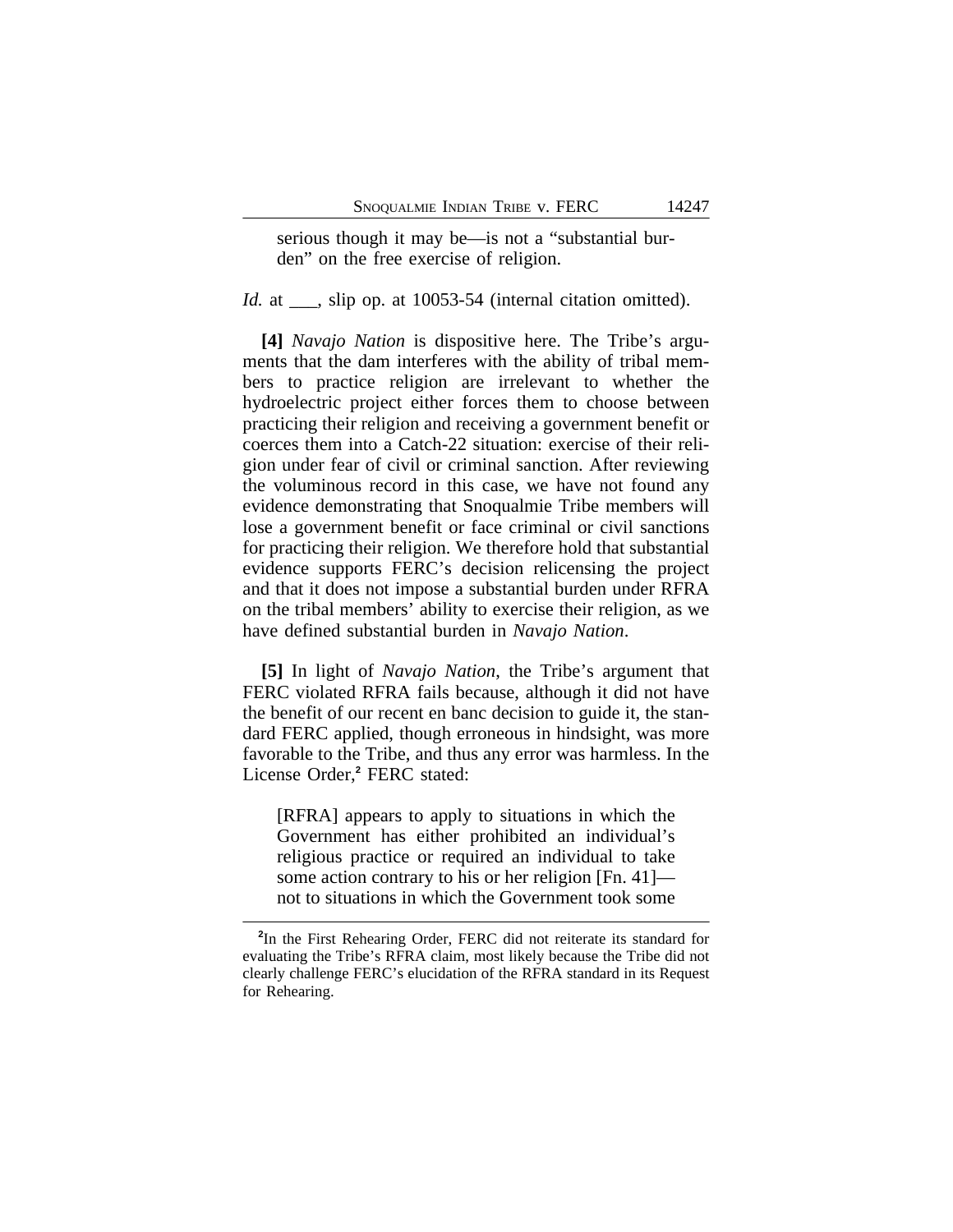action which incidentally affected the quality of an individual's religious experience. [Fn. 42] The issuance of a new license will not require the Snoqualmie to violate their religious beliefs. Nor does it prohibit or prevent the Snoqualmies' access to Snoqualmie Falls, their possession and use of religious objects, or the performance of religious ceremonies.

Footnote 41 of the Order notes that "[RFRA] states that Federal activities which inhibit the free exercise of any religion must satisfy a compelling Government interest and must be the least restrictive means to accomplish the purpose." Footnote 42 cites to *Sherbert*, 374 U.S. 398, and *Yoder*, 406 U.S. 205, "whose compelling interest test [RFRA] was intended to restore."

**[6]** Even if FERC's definition of substantial burden in its License Order comported with our elucidation of what a religious adherent must prove to establish a RFRA violation at the time FERC issued the License Order, its articulation of the substantial burden test is inconsistent with our definition of that term in *Navajo Nation*. However, as should now be clear, any error was harmless because the Tribe has not provided evidence that the dam project imposes a substantial burden on its members' religious exercise under the *Navajo Nation* clarification of the substantial burden standard.**<sup>3</sup>**

**<sup>3</sup>**As an additional matter, the Tribe and Amici argue that FERC's statement that RFRA does not apply "to situations in which the Government took some action which incidentally affected the quality of an individual's religious experience," equates to a finding that incidental burdens arising out of neutral and generally applicable laws never require more than rational basis scrutiny. But FERC did not say that RFRA never applies to any law of general applicability; rather, it indicated that RFRA does not prohibit the government from taking an action "which incidentally affected the *quality* of an individual's religious experience." That statement is consistent with our conclusion in *Navajo Nation* that RFRA does not prohibit a law of general applicability that merely diminishes the *quality* of an individual's religious experience, so long as the law does not force religious adherents to choose between following the tenets of their religion and receiving governmental benefits or coerce them to act contrary to their religious beliefs by the threat of civil or criminal sanction. *See Navajo Nation*, 535 F.3d at \_\_\_, slip op. at 10053.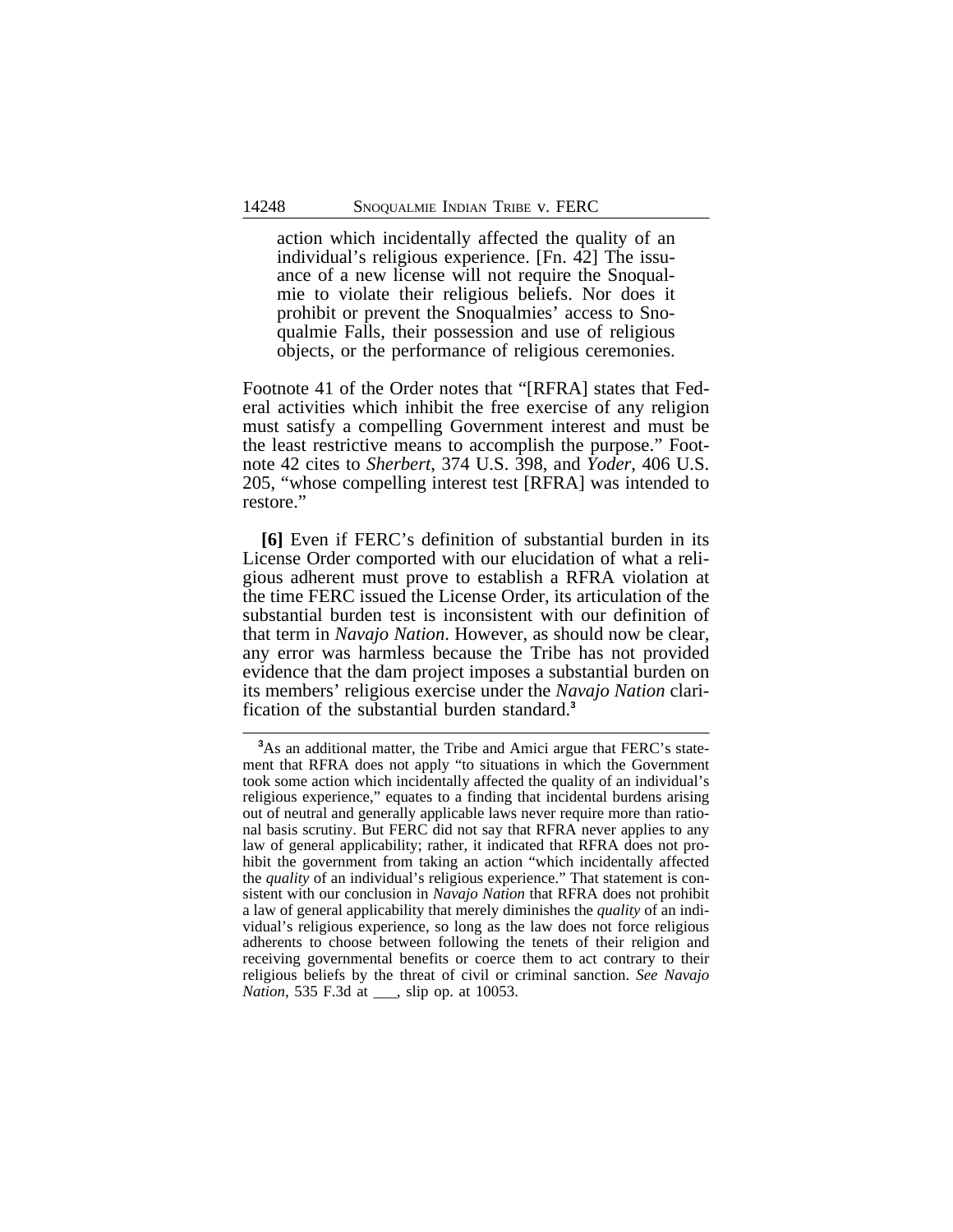**[7]** The Tribe argues that FERC failed to engage in government-to-government consultation with the Tribe as required by NHPA and its own regulations.**<sup>4</sup>** Section 106 of NHPA, 16 U.S.C. § 470f, requires FERC to consider any effects of the project upon the Falls, a Traditional Cultural Property eligible for listing in the National Register of Historic Places. Section 106 and its accompanying regulations, 36 C.F.R. Part 800, require government-to-government consultation with federally recognized tribes. *See* 36 C.F.R. §§ 800.2(c)(2) (designating tribes as consulting party), 800.4 (regarding identification of historic properties), 800.5(a), (c)(2)(iii) (regarding assessment of adverse effects), 800.6 (regarding resolution of adverse effects), 800.14(f) (regarding generation of programmatic agreement); *see also id*. § 800.8 (regarding coordination with NEPA). In addition, in 2003 FERC promulgated a Policy Statement on Consultation with Indian Tribes in Commission Proceedings, 18 C.F.R. § 2.1c, which elucidates the meaning of "government-togovernment" consultation.

**[8]** The Tribe achieved federal recognition on October 6, 1999, more than two years after the finalization of the key documents generated pursuant to § 106 of NHPA: the Cultural Plan, the Historical Plan, and the Programmatic Agreement. On December 19, 1996, FERC filed a letter requesting the Advisory Council on Historic Preservation to sign the Programmatic Agreement, which incorporated the Cultural and

**<sup>4</sup>** In its opening brief, the Tribe alleges that FERC's failure to engage in government-to-government consultation amounts to a violation of (1) the American Indian Religious Freedom Act ("AIRFA"), 42 U.S.C. § 1996, and (2) Bulletin 38, *see* Patricia L. Parker & Thomas F. King, U.S. Dep't of the Interior, National Register Bulletin 38: Guidelines for Evaluating and Documenting Traditional Cultural Properties (1990). The Tribe did not challenge FERC's degree of tribal consultation under AIRFA or Bulletin 38 in its Request for Rehearing, however, so we lack jurisdiction to review these claims. *See* 16 U.S.C. § 825*l*(b).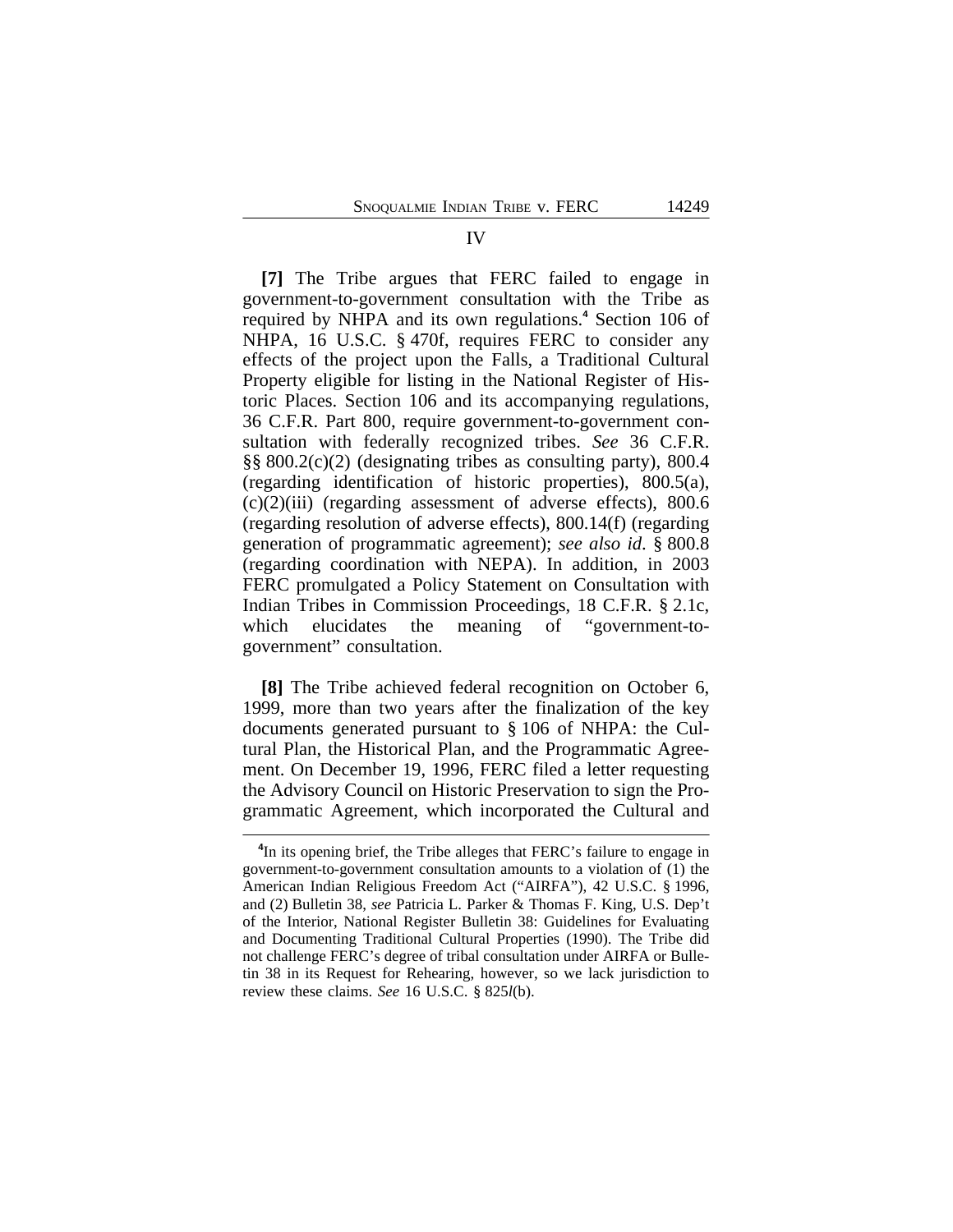Historical Plans, and indicated that the requirements of § 106 had been satisfied. On January 22, 1997, the Advisory Council signed the Programmatic Agreement, thus closing the record for purposes of NHPA § 106. *See* 36 C.F.R. § 800.14(b)(2)(iii) ("The programmatic agreement shall take effect when executed by the Council . . . . Compliance with the procedures established by an approved programmatic agreement satisfies the agency's section 106 responsibilities for all individual undertakings of the program covered by the agreement until it expires or is terminated . . . ."). When the record was closed, the Tribe was not federally recognized. Therefore, NHPA § 106 did not require FERC to consult with the Tribe on a government-to-government basis. *See id*. § 800.16(m) (definition of "Indian tribe").

**[9]** Thus, we reject the Tribe's claim that FERC did not engage in meaningful tribal consultation pursuant to NHPA § 106. Because the Snoqualmie Indians were not federally recognized before the closure of the administrative record, we need not evaluate the sufficiency of FERC's government-togovernment consultation efforts or reach the Tribe's claim that FERC cannot delegate its tribal consultation obligations to PSE.

#### V

In its cross-petition for rehearing, PSE argues that FERC's amendment of the WQC stream flows in the First Rehearing Order denigrates the "beneficial use" of hydroelectric power production and in so doing violates the CWA. PSE also argues that FERC acted without substantial evidence in amending the flow requirements. Neither of PSE's arguments has merit.

## A

**[10]** As a preliminary matter, FERC asserts that PSE lacks standing to challenge the revised flow requirements, because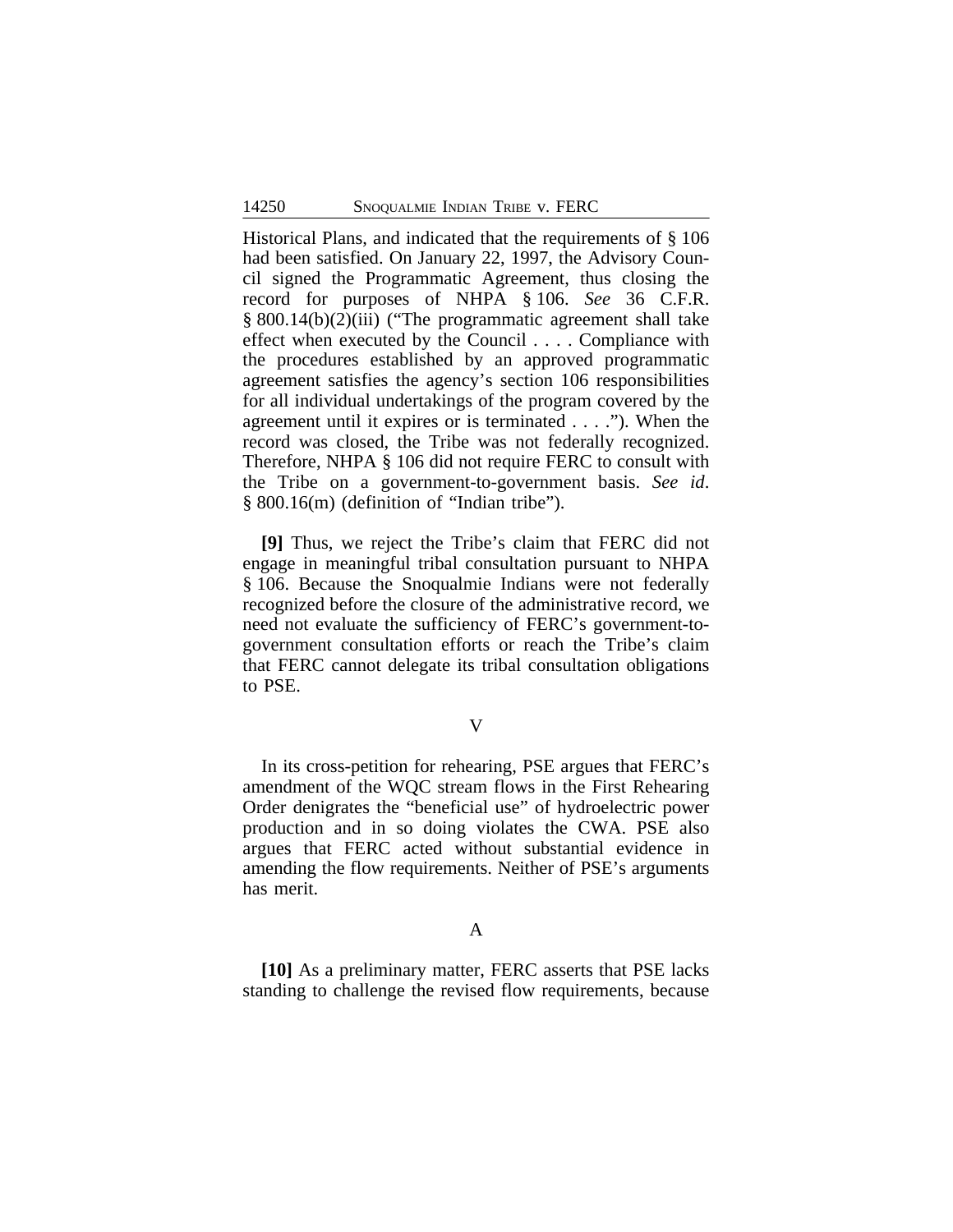PSE's grievance—largely economic—is not within the "zone of interests" protected by the CWA. However, PSE is the party directly subject to the FERC action in question. As the applicant for the license under consideration, PSE holds an evident interest in the action. *See Clarke v. Sec. Indus. Ass'n*, 479 U.S. 388, 399 (1987) ("*In cases where the plaintiff is not itself the subject of the contested regulatory action*, the [zone of interest] test denies a right of review if the plaintiff's interests are so marginally related to or inconsistent with the purposes implicit in the statute that it cannot reasonably be assumed that Congress intended to permit the suit." (emphasis added)); *Stock West Corp. v. Lujan*, 982 F.2d 1389, 1397 (9th Cir. 1993) ("[W]hen a party *is* subject to the regulatory action, we believe that only an *explicit* declaration of Congress barring judicial review could overcome Congress' evident intent to make agency action presumptively reviewable." (internal quotation omitted)). Therefore, we hold that PSE possesses standing to challenge the relicensing of its hydroelectric project.

## B

PSE argues that FERC's 2005 revised license unlawfully adopts an aesthetic accommodation that alters the project's flow restrictions in conflict with Ecology's WQC. PSE asserts that, under the CWA, FERC is required to incorporate a state's WQC—without revision—into a license order, and that, by requiring increased flow conditions, FERC has degraded the existing beneficial use of hydropower production. We disagree.

Pursuant to CWA § 401, 33 U.S.C. § 1341, states establish the minimum water quality protections for projects requiring a federal license to discharge into navigable waters. *See also* 33 U.S.C. § 1251(b) ("It is the policy of the Congress to recognize, preserve, and protect the primary responsibilities and rights of States to prevent, reduce, and eliminate pollution . . . ."). One aspect of water quality protection is an antidegra-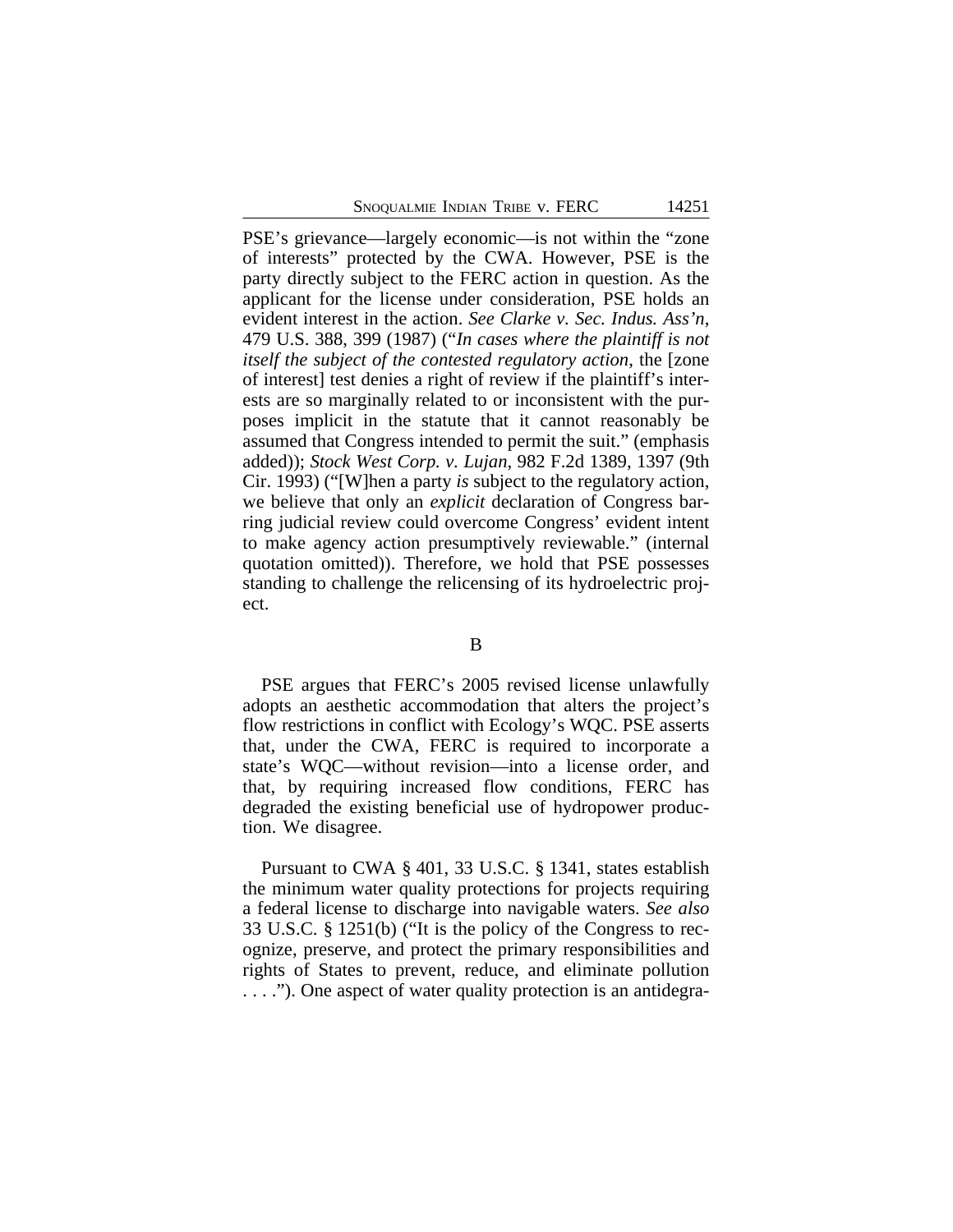dation policy. *See* 40 C.F.R. § 131.12. While the term "antidegradation" is not defined within the CWA, the policy's purpose is that "[e]xisting instream water uses and the level of water quality necessary to protect the existing uses shall be maintained and protected." *Id*. § 131.12(a)(1). State water quality standards must at least meet these conditions, but may be more stringent. *See* 33 U.S.C. §§ 1311(b)(1)(C), 1370; *see also* 40 C.F.R. § 131.4(a) ("As recognized by section 510 of the Clean Water Act [33 U.S.C. § 1370], States may develop water quality standards more stringent than required by this regulation.").

In accordance with the CWA mandate, Washington State through its Department of Ecology—developed comprehensive water quality standards to regulate all of the State's navigable waters. *See* Wash. Admin. Code 173-201A (1997). Upon approval by the EPA, the Washington standard became "the water quality standard for the applicable waters of that State." 33 U.S.C. § 1313(c)(3); *see also Port of Seattle v. Pollution Control Hearings Bd.*, 90 P.3d 659, 671 n.6 (Wash. 2004). Washington's antidegradation policy effective at the time of FERC's 2005 revised license to PSE provided that "[e]xisting beneficial uses shall be maintained and protected and no further degradation which would interfere with or become injurious to existing beneficial uses shall be allowed." Wash. Admin. Code 173-201A-070(1).

To renew its FERC license for operation of its hydroelectric project, PSE sought and obtained a WQC from the state certifying agency, Ecology. *See* 33 U.S.C. § 1341(a)(1); *see also* 40 C.F.R. § 121.1(e). Ecology issued a WQC establishing conditions that PSE's hydroelectric plant must meet so as not to degrade water quality and negatively affect "characteristic" uses of the Snoqualmie River, a Class A water body. *See* Wash. Admin. Code 173-201A-030(2)(b) (defining characteristic uses for Class A water bodies as including water supply, stock watering, fish and shellfish, wildlife habitat, recreation, and commerce and navigation)*.* One of the conditions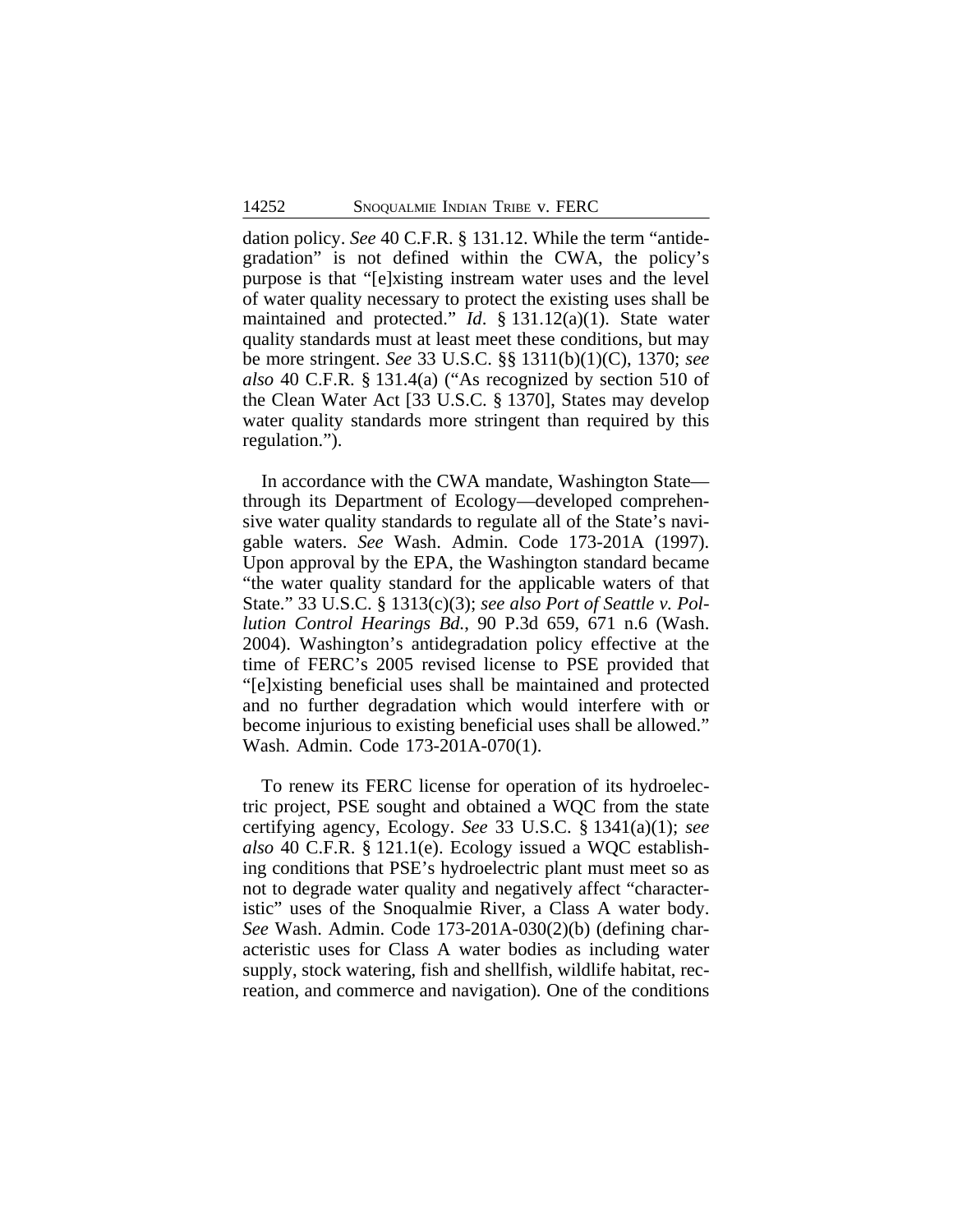of the WQC involved minimum instream flow. Such a condition is an acceptable application of state and federal antidegradation regulations. *See Pub. Util. Dist. No. 1 of Jefferson County v. Wash. Dep't of Ecology* ("*Jefferson County*"), 511 U.S. 700, 719, 723 (1994).

FERC made compliance with the WQC a condition of the License, as required by § 401 of the CWA. FERC adopted the minimum water flows established in the WQC except for requiring greater water flows during Labor Day weekend. On March 1, 2005, FERC revised the License to require higher minimum flows over the Falls at all times during May and June. These higher minimum flow requirements necessarily result in decreased diversion for use by PSE's hydroelectric project.

**[11]** Contrary to PSE's claim, the increased minimum flow requirements in FERC's License afford greater—not decreased—protection to the "beneficial uses" protected by Washington's antidegradation statute. Hydroelectric power is not a "beneficial use" protected by Washington's antidegradation policy. In *Public Utility District No. 1 of Pend Oreille County v. State Department of Ecology*, the Supreme Court of Washington construed the term "beneficial uses" to include the enumerated characteristic uses of the water body potentially affected by the proposed project.**<sup>5</sup>** 51 P.3d 744, 759 (Wash. 2002) (en banc) (citing Wash. Admin. Code 173- 201A-030, 173-201A-070); *see also Dimidowich v. Bell & Howell*, 803 F.2d 1473, 1482 (9th Cir. 1986) (stating that the Ninth Circuit "will follow a state supreme court's interpretation of its own statute in the absence of extraordinary circum-

**<sup>5</sup>**Moreover, the Department of Ecology—the agency charged with administering Washington's water quality statutes—interprets the term "beneficial uses" to exclude hydroelectric power generation. Under Washington law, we defer to Ecology's interpretation of a state statute within Ecology's expertise. *See Alvarez v. IBP, Inc.*, 339 F.3d 894, 911 (9th Cir. 2003) (citing *Budget Rent A Car Corp. v. State Dep't of Licensing*, 31 P.3d 1174, 1180 (Wash. 2001) (en banc)).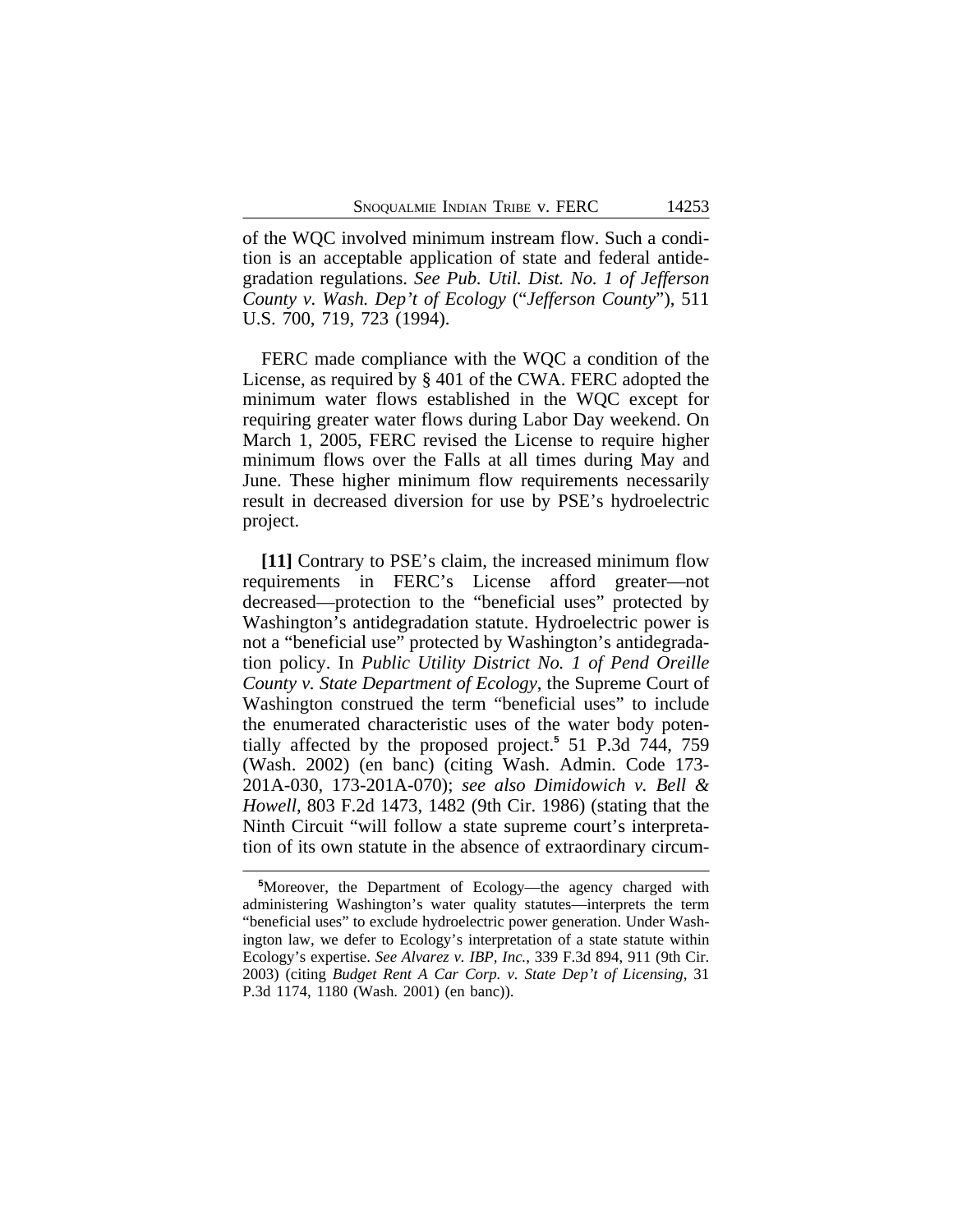stances"), *modified at* 810 F.2d 1517 (9th Cir. 1987). Because hydroelectric power generation is not a "beneficial use" of the Snoqualmie River, *see* Wash. Admin. Code 173-201A-030(2), FERC's increased minimum flows do not violate Washington's antidegradation policy or the policies animating the CWA.

**[12]** Whether FERC may impose additional, more stringent requirements above the standards contained in a state's WQC has not been addressed to date by any federal court. *See, e.g.*, *Jefferson County*, 511 U.S. at 723 (refusing to read implied limitations into a § 401 certification on the basis of a theoretical conflict between FERC's authority under the FPA and the state's authority under the CWA). As PSE correctly noted, a federal licensing agency lacks authority to reject WQC conditions in a federal permit. *See Am. Rivers, Inc. v. FERC*, 129 F.3d 99, 110-11 (2d Cir. 1997); *U.S. Dep't of the Interior v. FERC*, 952 F.2d 538, 548 (D.C. Cir. 1992); *Roosevelt Campobello Int'l Park Comm'n v. EPA*, 684 F.2d 1041, 1056-57 (1st Cir. 1982). But FERC did not reject the WQC standards; rather, it incorporated them in its License and strengthened them.

**[13]** We hold that FERC may require additional license conditions that do not conflict with or weaken the protections provided by the WQC. *See Pub. Serv. Co. of Colo.*, 79 F.E.R.C. ¶ 61,148, at 61,631 n.38 (1997)*; Noah Corp.*, 57 F.E.R.C. ¶ 61,170, at 61,601-02 (1991); *Carex Hydro*, 52 F.E.R.C. ¶ 61,216, at 61,769 (1990). FERC's increase in minimum water flows is not contrary to, nor did it weaken, the minimum flow requirements in Ecology's WQC. At multiple points in the relicensing proceeding, Ecology stressed to PSE and FERC that the WQC instream flows would be *minimum*, not maximum, flows. Ecology conveyed that, "[a]s long as FERC requires the minimum instream flow conditions proposed for the 401 water quality certification, we see no conflict between the certification and the license." Implicit in this statement is the conclusion that higher flows would not harm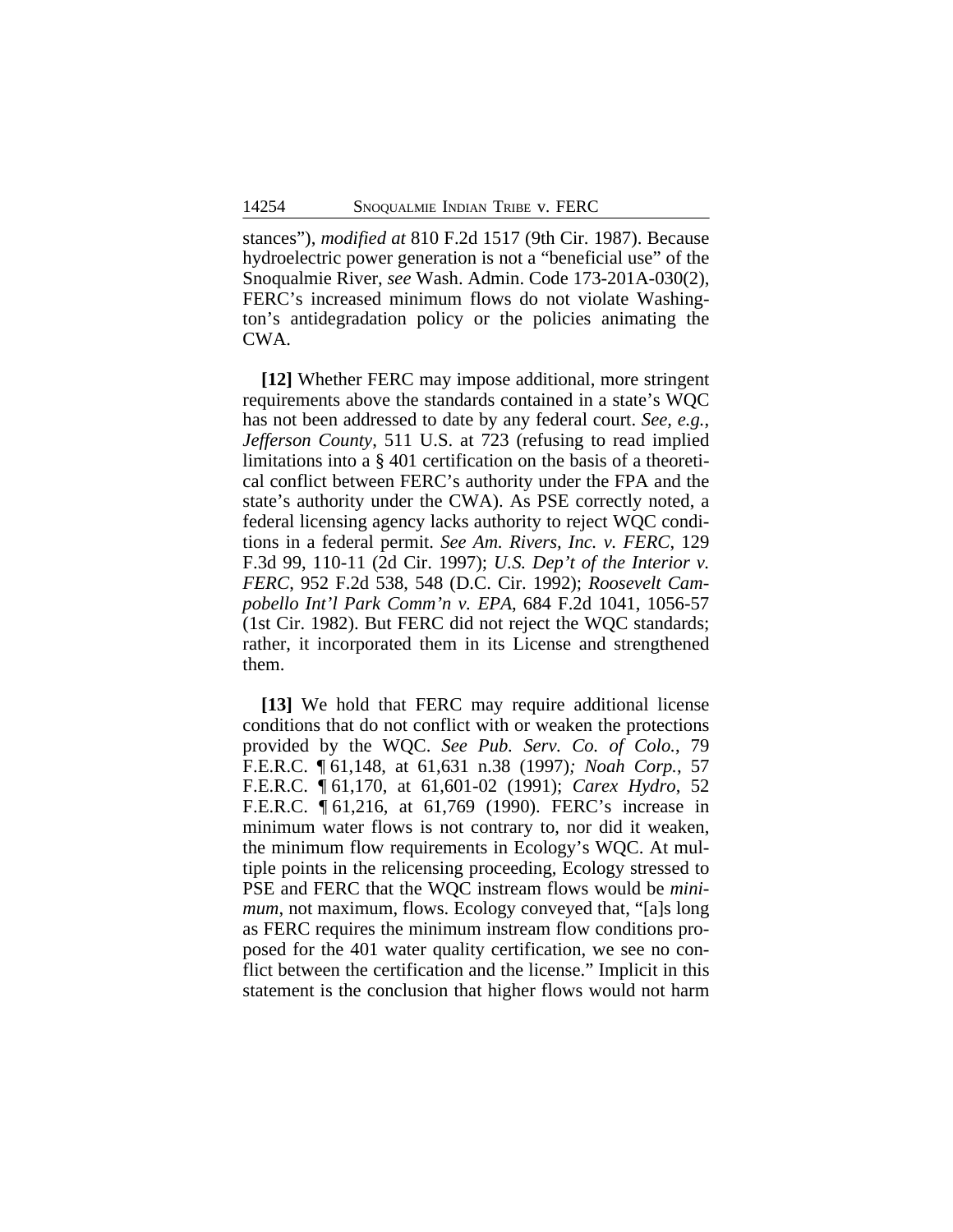beneficial uses of the Snoqualmie River. While it might not always be true that mandating higher minimum flows than those in a WQC would be permissible, we think it is permissible in this case.

 $\overline{C}$ 

**[14]** Finally, we hold that the FERC decision was supported by substantial evidence and demonstrates that the Commission properly balanced the beneficial public purposes specified in § 10 of the Federal Power Act. The water flow requirements adopted by FERC in the First Rehearing Order were carefully considered during the thirteen-year relicensing proceeding and were included in the option recommended in the final EIS.**<sup>6</sup>** The final EIS found that Flow Option C, with 1,000 cfs daytime flow for May and June, would meet the widest variety of important objectives among the different flow options considered and would enhance the Falls' cultural value. FERC found that a greater amount of water flow will produce a greater amount of mist, in terms of water particles, which is important to the Snoqualmie Tribe's religious practice. Thus, it was not arbitrary or capricious for FERC to conclude that increasing the minimum flow during May and June to 1,000 cfs would augment the Tribe's religious experience and result in a better balance of interests.

**[15]** The record also demonstrates that FERC carefully weighed the implications of its decision for the Tribe's religious experience against its effect on PSE's bottom line. FERC noted that "the Falls are of great religious significance" to the Snoqualmie Tribe, and the level of spray and resulting mist produced by water flowing over the Falls is a critical component of their spiritual experience. . . . [The flows] recommended in the final EIS track the seasonal variation in flows at the Falls, . . . [and] would provide a greater threshold

**<sup>6</sup>**PSE concedes that "careful analysis . . . was undertaken in preparation of . . . FERC's environmental impact statement."